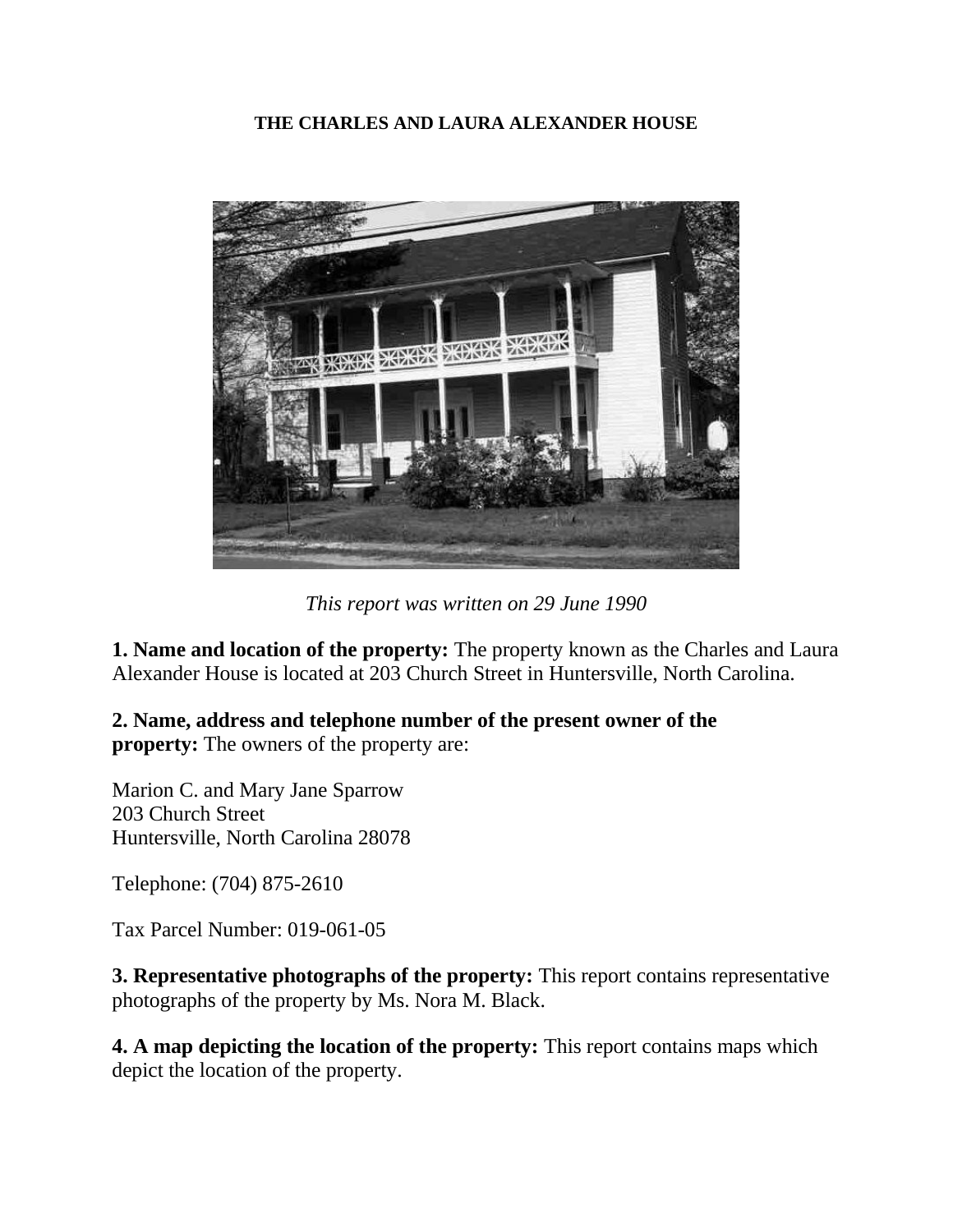

**5. Current Deed Book Reference to the property:** The most recent deed to this property is listed in Mecklenburg County Deed Book 3268 at page 179. The Tax Parcel Number of the property is 019-061-05.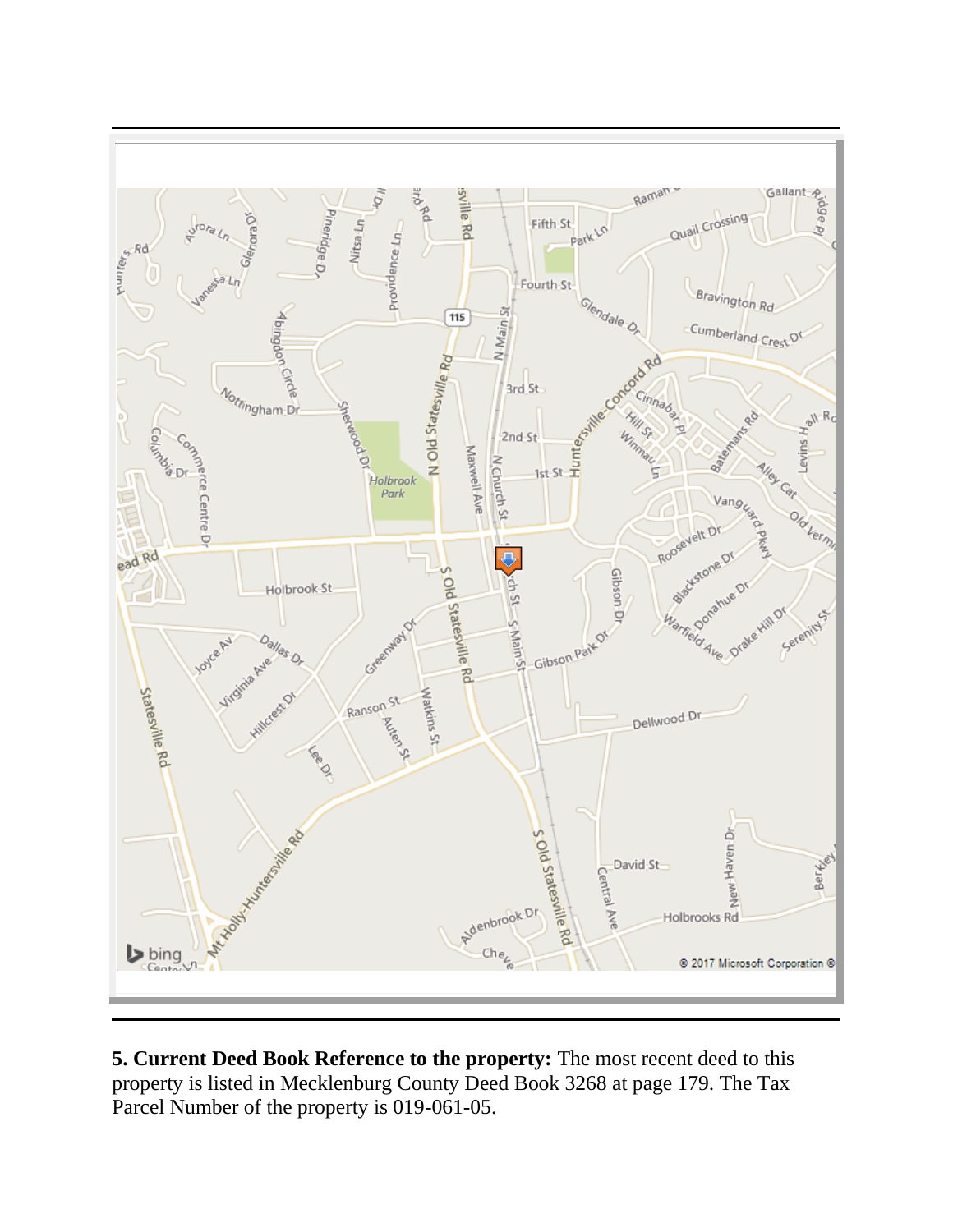**6. A brief historical sketch of the property:** This report contains a brief historical sketch of the property prepared by Ms. Paula Stathakis and Dr. Dan L. Morrill.

**7. A brief architectural description of the property:** This report contains a brief architectural description of the property prepared by Ms. Nora M. Black.

# **8. Documentation of how and in what ways the property meets criteria for designation set forth in N.C.G.S. 160A-400.5:**

**a. Special significance in terms of its history, architecture, and/or cultural importance:** The Commission judges that the property known as the Charles and Laura Alexander House does possess special significance in terms of Charlotte-Mecklenburg. The Commission bases its judgment on the following considerations: 1) the Charles and Laura Alexander House was constructed ca. 1880, during a period of factory growth in Huntersville;

2) J. N. Hunter, an early owner of the property, served as Postmaster ca. 1880;

3) C.S. and S.W. Davis, 1930's owners of the property, were important merchants and operated a cotton gin in the Huntersville community;

4) the Charles and Laura Alexander house is an excellent example of an in-town house in a largely farming community;

5) the Charles and Laura Alexander House is architecturally significant as an outstanding example of the two-story, extended I-house of the National Folk House period;

6) the interior of the Charles and Laura Alexander House retains much of the early woodwork including mantels, flooring and some board ceilings;

7) the exterior of the house is enriched with Folk Victorian details; and

8) the location of the Charles and Laura Alexander House on an historic rail corridor in Huntersville helps document the economic growth of the town.

# **b. Integrity of design, setting, workmanship), materials, feeling, and/or**

**association:** The Commission contends that the architectural description by Ms. Nora M. Black, which is included in this report, demonstrates that the Charles and Laura Alexander House meets this criterion.

**9. Ad Valorem Tax Appraisal:** The Commission is aware that designation would allow the owner to apply for an automatic deferral of 50% of the Ad Valorem taxes on all or any portion of the property which becomes a designated "historic landmark." The current appraised value of the improvements is \$43,320. The current appraised value of the 0.848 of an acre is \$10,170. The total appraised value of the property is \$53,490. The property is zoned RL.

# **Date of Preparation of this Report:** 29 June 1990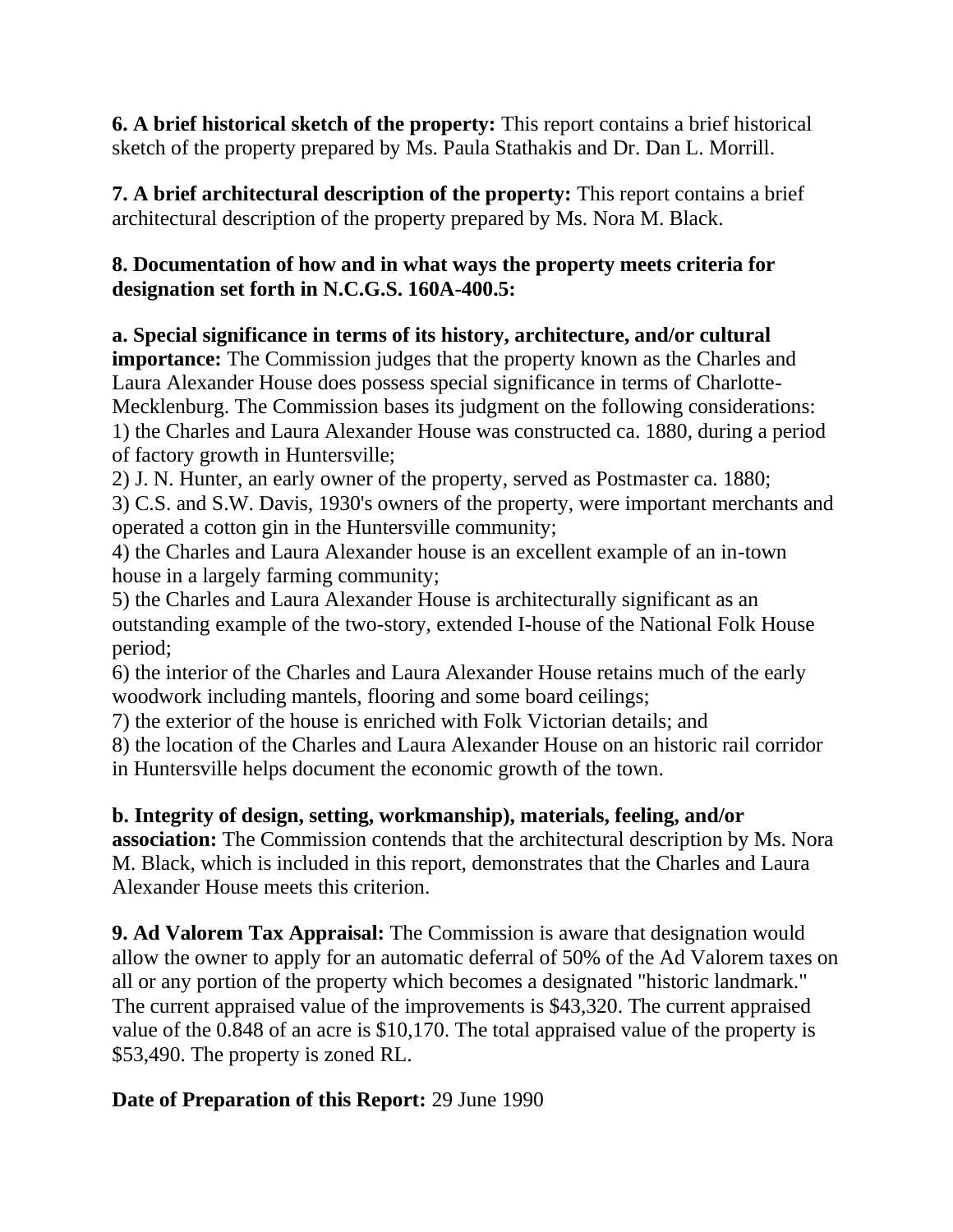#### **Prepared by:**

Dr. Dan L. Morrill *in conjunction with* Ms. Nora M. Black Charlotte-Mecklenburg Historic Landmarks Commission 1225 South Caldwell Street, Box D Charlotte, North Carolina 28203

Telephone: 704/376-9115

#### *History Of The Charles and Laura Alexander House*

*by Paula Stathakis Dr. Dan L. Morrill June 28, 1990*

The Charles and Laura Alexander House is situated in Huntersville, a cotton mill and farm support community which emerged in post-bellum Mecklenburg County beside the A.T. & O. Railroad (now Norfolk Southern) line from Charlotte to Statesville. The earliest record of the property on which the Charles and Laura Alexander House is located shows that it originally belonged to the Hunter family. J. N. Hunter and J. H. Hunter sold the property to J. F. Grady for \$300 in 1884.<sup>1</sup> Grady held the property for six years and sold it to Charles Alexander.<sup>2</sup> Charles and his wife, Laura, were longtime residents of the house, and passed the property on to Margaret L. Patterson.<sup>3</sup> The property was returned to the children of Charles Alexander after Margaret Patterson's death in 1925. According to her will, Miss Patterson left the house, furniture and lot in Huntersville, which adjoined the manse of Huntersville Presbyterian Church, to her nieces, Mrs. Bessie Alexander Grier, and Miss Mary Alexander.<sup>4</sup> By this time, the former Alexander children were adults who chose not to keep the property. Bessie Alexander Grier had married Reverend Grier, minister at Ramah Presbyterian Church and Huntersville Presbyterian Church, and probably had no need for an additional household.<sup>5</sup>

Bessie and Mary sold the house in 1925 to W. W. and Minnie Lee Brown. <sup>6</sup> The Browns kept the property until 1932, when they sold it to C. S. Davis, S. W. Davis, and Nannie J. Davis.<sup>7</sup> The Davis brothers held an important position in the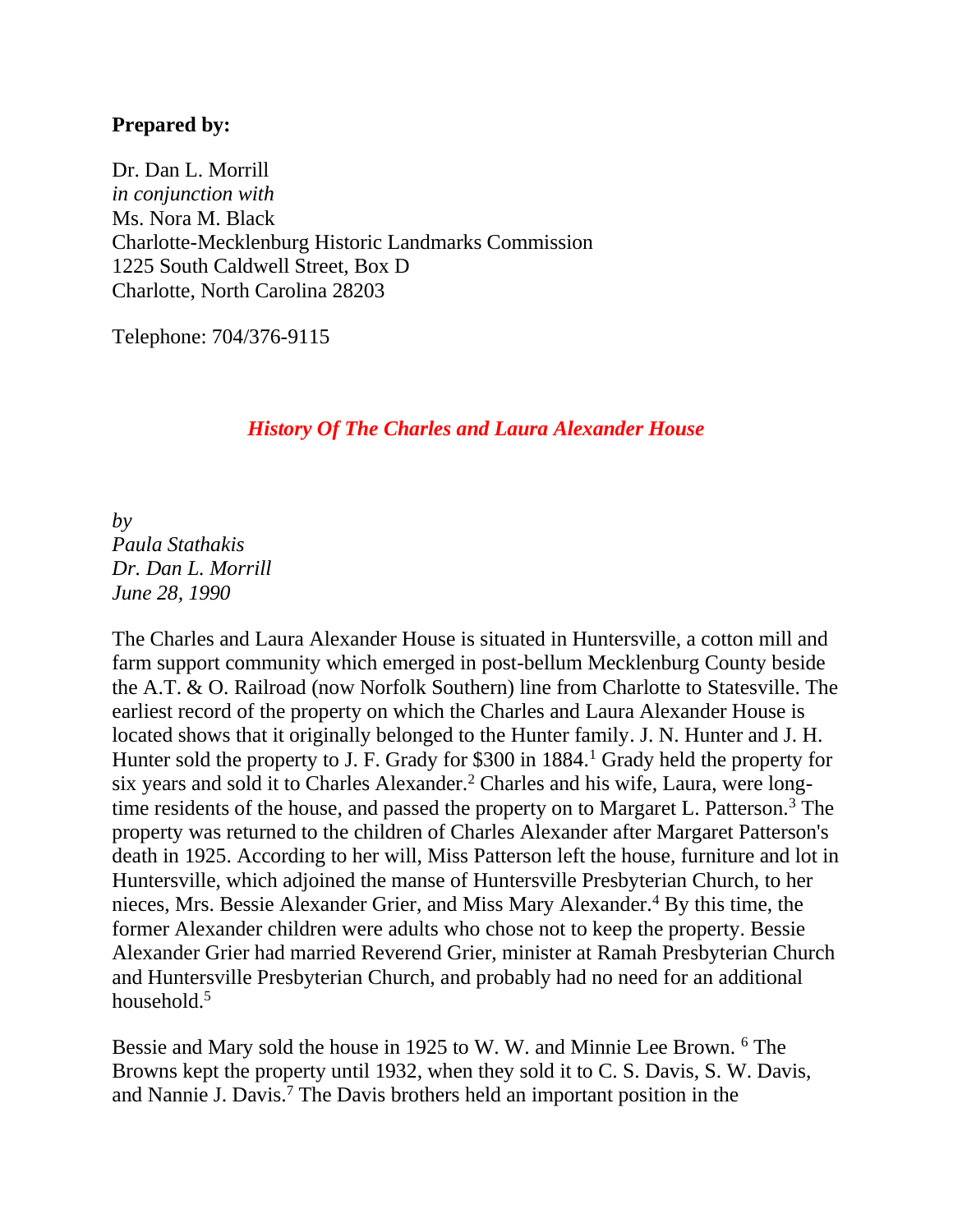Huntersville community and its environs. The C. S. and S. W. Davis General Store, situated in nearby Croft, supplied area farmers with dry goods and other supplies. The Davis family sold the house to I. I Earnhardt and Annabelle Earnhardt.<sup>8</sup> The Earnhardts, in turn, sold the property to Howard L. and Ellen Rodgers in 1944.<sup>9</sup> The Sparrows, the current owners, purchased the property from the Rodgers in 1971.<sup>10</sup>

The Charles and Laura Alexander House was built during a period of substantial growth in Huntersville. The town expanded in the late nineteenth century because of its strategic location on the railroad. Also, Huntersville participated in the cotton mill campaign which gripped the Piedmont section of the two Carolinas in the late 1800's. Accordingly, the Anchor Mills, a large enterprise, opened in Huntersville in the 1890's.<sup>11</sup>. The mainstay of Huntersville's economy, however, were the owners of the modest farms that surrounded the town. The census agriculture schedule in 1880 for J. N. Hunter indicates that he was a typical small farmer in the Huntersville community. He owned thirty tilled acres and two unimproved acres. He employed no tenant farmers or sharecroppers. His harvest for 1879 was one acre of Indian corn yielding twenty bushels, two acres of wheat yielding nine bushels, and fifteen acres of cotton yielding six bales. Hunter also produced ten bushels each of Irish potatoes and sweet potatoes. Most noteworthy in his agricultural pursuits was the dedication of the majority of his land to cotton, a common practice for small farmers in the South during this period. It is interesting that Hunter did not employ tenant farmers or sharecroppers to assist with cotton, a labor intensive crop. Few of Hunter's neighbors in the Deweese township, which encompasses Huntersville and its environs, employed tenant farmers or sharecroppers in 1880.<sup>12</sup>

Of all the early owners of the property, the most is known about J. N. Hunter, whose commercial activities were at least episodically detailed in census records. In addition to farming, Hunter also served as postmaster according to the 1880 manuscript census of the population. Charles Alexander, a later resident of the property, was described in the 1890 census as a farmer; however, his agricultural record is unavailable. The Record of Settlements from his estate suggests that tenants worked for him, but since Alexander owned other properties, it is not clear where these tenants lived and labored.<sup>13</sup>

<sup>&</sup>lt;sup>1</sup> Register of Deeds, Mecklenburg County Courthouse, Deed Book 42, Page 103, November 21, 1884.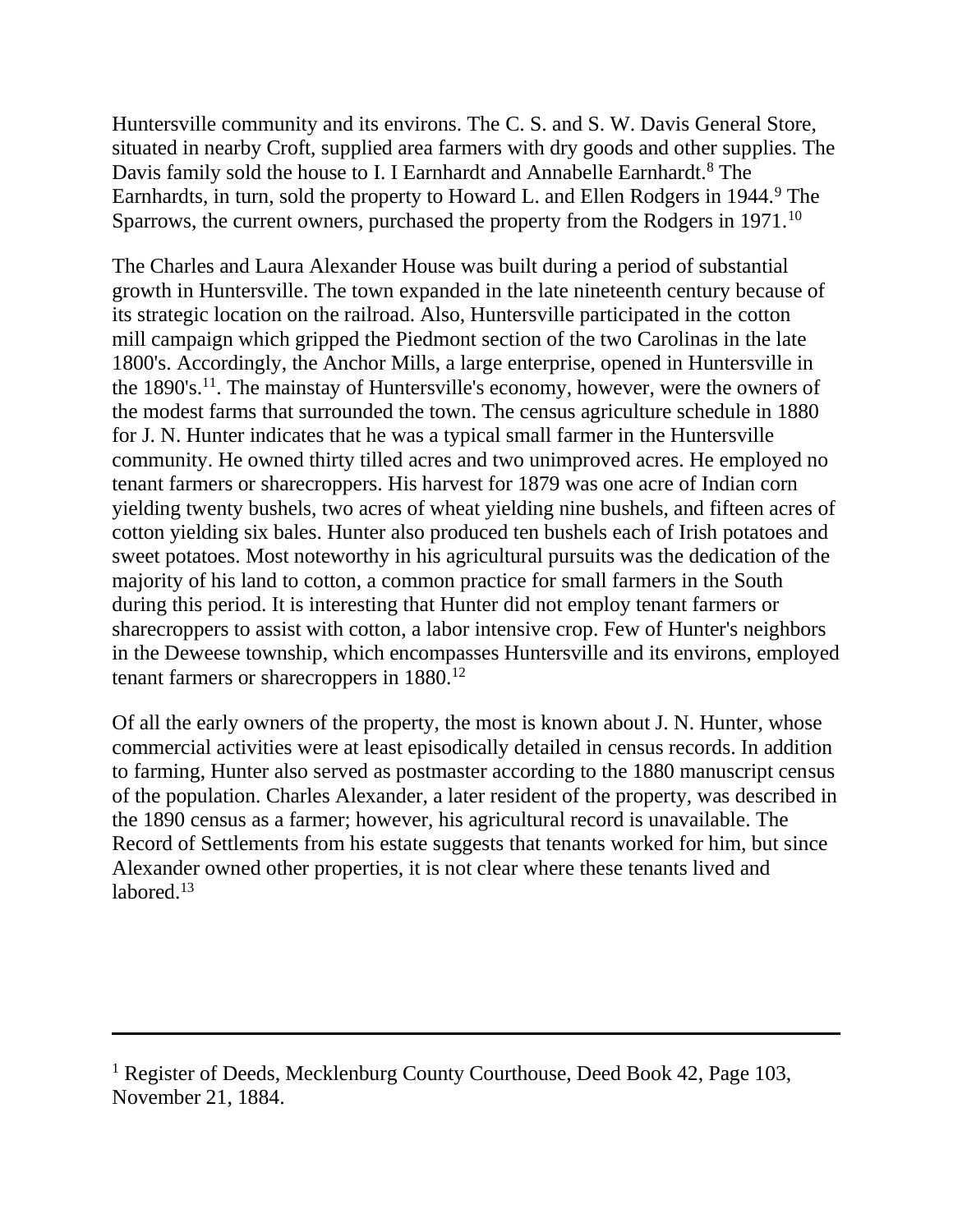<sup>2</sup> Deed Book 70, Page 15, January 4, 1890.

<sup>3</sup> Deed Book 605, Page 90, August 22, 1900.

<sup>4</sup> Will Book R, Page 392, Item 5. Mecklenburg County Courthouse, office of the Clerk of Estates.

<sup>5</sup> Mary Boolean Bradford, "Huntersville Sparrow Echoes a By-Gone Era" *Mecklenburg Gazette* n.d.

<sup>6</sup> Deed Book 605, Page 119, October 29, 1925. W. W. Brown briefly had joint ownership of the property with J. H. and Edith Brown who sold their share in 1929, see Deed Book 794, Page 490, February 8, 1929.

<sup>7</sup> Deed Book 817, Page 57, February 17, 1932.

<sup>8</sup> Deed Book 973, Page 264, March 9, 1934.

<sup>9</sup> Deed Book 1125, Page 215, July 12, 1944.

<sup>10</sup> Deed Book 3268, Page 179, February 25, 1971.

<sup>11</sup> The Anchor Mill building still stands.

<sup>12</sup> 1880 Census Agriculture Schedule. Mecklenburg County.

<sup>13</sup> Record of Settlements, Book 11, Page 234, Mecklenburg County Courthouse, Office of Clerk of Estates.

### *Architectural Sketch: Charles and Laura Alexander House, 203 Church Street, Huntersville, North Carolina 28078*

*by Ms. Nora M. Black*

The Charles and Laura Alexander House is located on the east side of Church Street, north of the intersection with Cemetery Street and south of the intersection with Gibson Park, in the Town of Huntersville in northern Mecklenburg County. The entry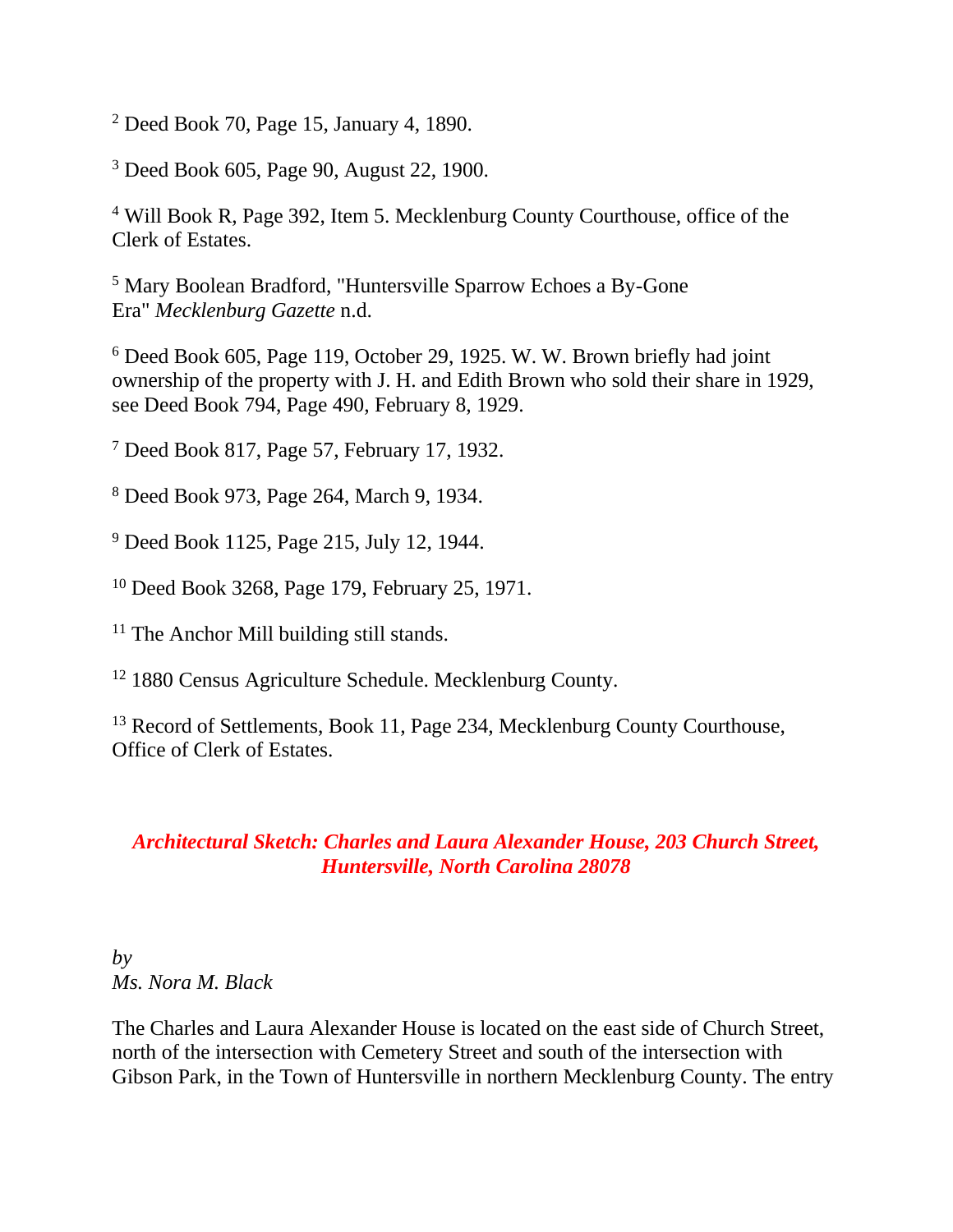facade of the house faces west. One house and one outbuilding are still standing. The house is currently owned by Marion C. and Mary Jane Sparrow.

The house is an excellent example of the "in-town" version of the two-story, extended I-house with center hall that was fairly common in the post-railroad years between approximately 1850 to 1890. This period, often referred to as the National Folk House period, coincided with the spread of the railroad throughout the United States. The Charles and Laura Alexander House is enriched with Folk Victorian decoration on the front porch. On a street of simpler houses, it stands out to all passersby as a town home for cultured, relatively well-to-do people.

Construction of the Charles and Laura Alexander House was probably begun in the early 1880's. Over the years, the house evolved to meet the needs of the owners. Most of the structure has been covered with blue vinyl siding to reduce the owners' heating bill; however, the original material was not removed and remains in place under the new siding and trim. The original siding was painted, lapped horizontal boards - The original foundation consisted of brick piers; the piers have been infilled with brick.

The Alexander House has a compound, U-plan. The ground plan of the section of the house nearest the street is that of a side-gabled structure three units wide. Two gableroofed, one story wings at the rear (east) of the house form the rest of the U-shape. The gable-roofed wings have small shed-roofed additions on the extreme east end; additionally, a rear porch (on the east facade) has a shed roof. The shed-roof porch fills in the interior of the U-shape.

The side-gabled (west or Church Street) section of the house is one unit deep by three units wide. The front (West) elevation of the house is divided into two units having symmetrical single windows and one unit with a door on each floor. The two upstairs 6/6 windows and door are original. On the first floor, the main entry and one 6/6 window are original; one window was replaced with a smaller, 2/2 window unit during remodeling. The gable ends each have two windows, a single, 6/6 window centered on each story; one window on the first floor of the north gable end has been replaced with a smaller, 2/2 window unit. The side-gabled section of the house has two masonry chimneys on the east facade exiting the house at the peak of each gable wing. This unusual arrangement allows each of the two chimneys to serve three rooms, one room upstairs and one downstairs in the side-gabled front section and one room in each gable wing.

The two one-story wings to the rear of the side-gabled section are two rooms deep by one room wide. The north wing has an exterior masonry chimney located on the east gable wall; the windows of this wing are 2/2 replacement units; one is a double window over the kitchen sink and the other is a single window. The south wing has a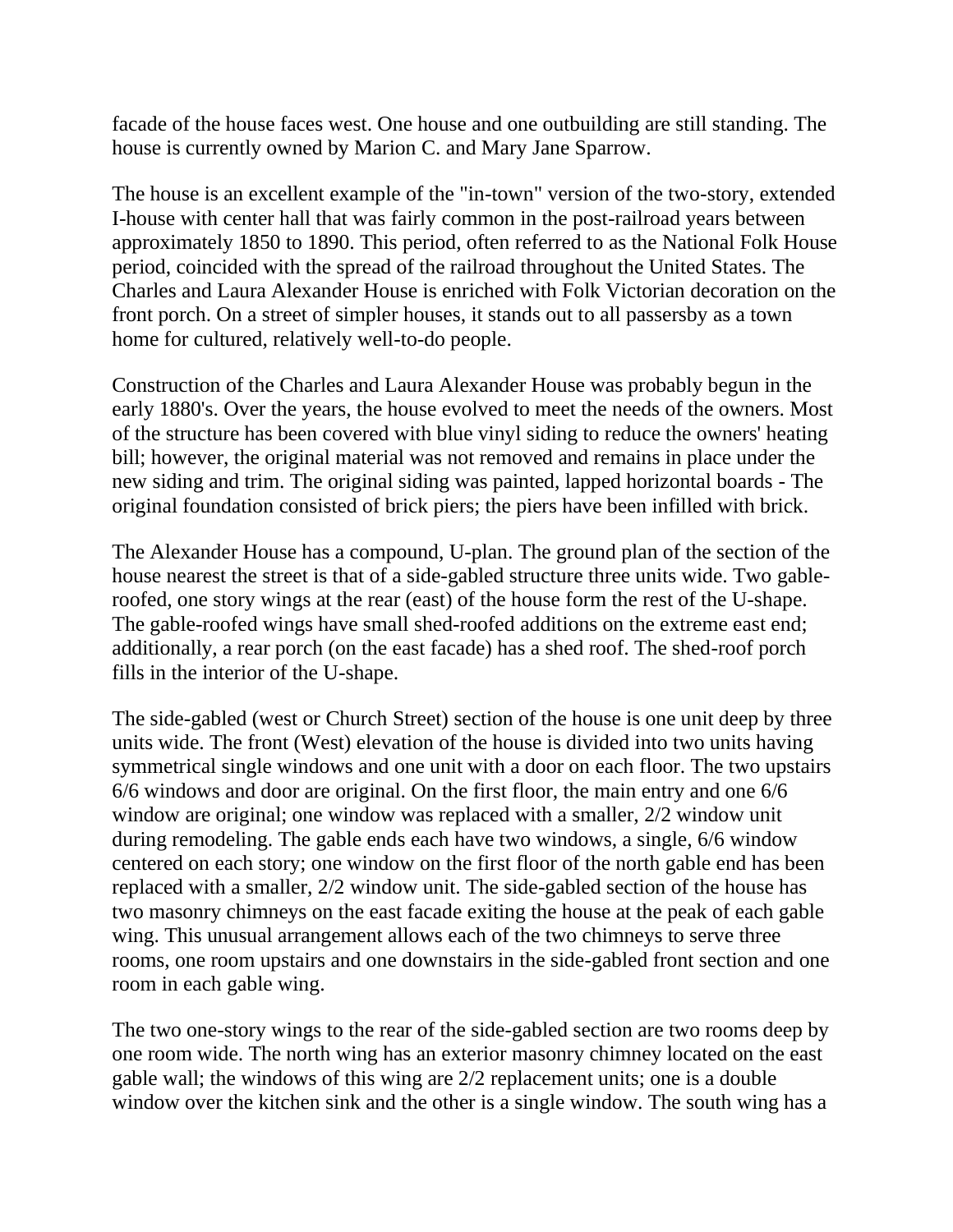pair of original 6/6 windows and one 2/2 replacement unit. Each of the small, symmetrical shed additions (on the east facade of each wing) has a 4-pane square window centered on the east wall.

One unit of the width in the interior of the house is devoted entirely to a hallway and enclosed stair from the front entry to the rear entry. A small half-bathroom has been added in the hallway near the rear of the house, The entrance appears to have changed little over the years with the exception of the addition of a white storm door. The entrance consists of a wooden enframement with full transom light and abbreviated side lights surrounding the four panel door. Beneath the sidelights are white wooden panels. The door itself is original with two glass panels and two raised wooden panels with moldings. The full transom light has been covered for energy conservation.

The two-tiered entry porch on the street (west) facade of the gable section of the house is its most distinctive feature. The porch has wooden flooring; it is lit by an unshielded bulb in a ceramic fixture. The first floor section has square white fluted aluminum columns resting on brick piers. The original second floor columns are made of wood with chamfered corners. The second floor balustrade is composed of fluted pieces of wood assembled in an asterisk pattern. Jig-saw cut detailing on the second floor porch, done in a floral pattern, adds to the Folk Victorian look of the basic Ihouse.

A shed-roofed porch runs along the east (rear) facade of the house; it is enclosed at the back but open at the ends. This rear porch shelters an unusual back door with decorative enframement and abbreviated sidelights (very similar to the front entry) .

The western half of the gable roof of the I-house section is covered with black shingles. All other roofs are metal with the exception of the back porch which has brown shingles. The roofs have a low pitch which causes the wall to dominate the view of the facades. The boxed eaves have a moderate overhang but there are no moldings or decoration. There is a wide overhang on the gable ends.

The interior of the house has many original features; however, some remodeling has occurred. The ceilings in the south side of the first floor and the entire upstairs are of beaded board. The ceilings in the north side of the first floor have been lowered; the original board is above the suspended ceiling. There are six original fire surrounds in the Alexander House. Each surround exhibits a different look with various examples of raised, jig-saw cut panels. Early cabinets includes a large corner cupboard and a three-quarter height, two-door closet. The original wood floors have in some rooms been covered with carpet or hard flooring.